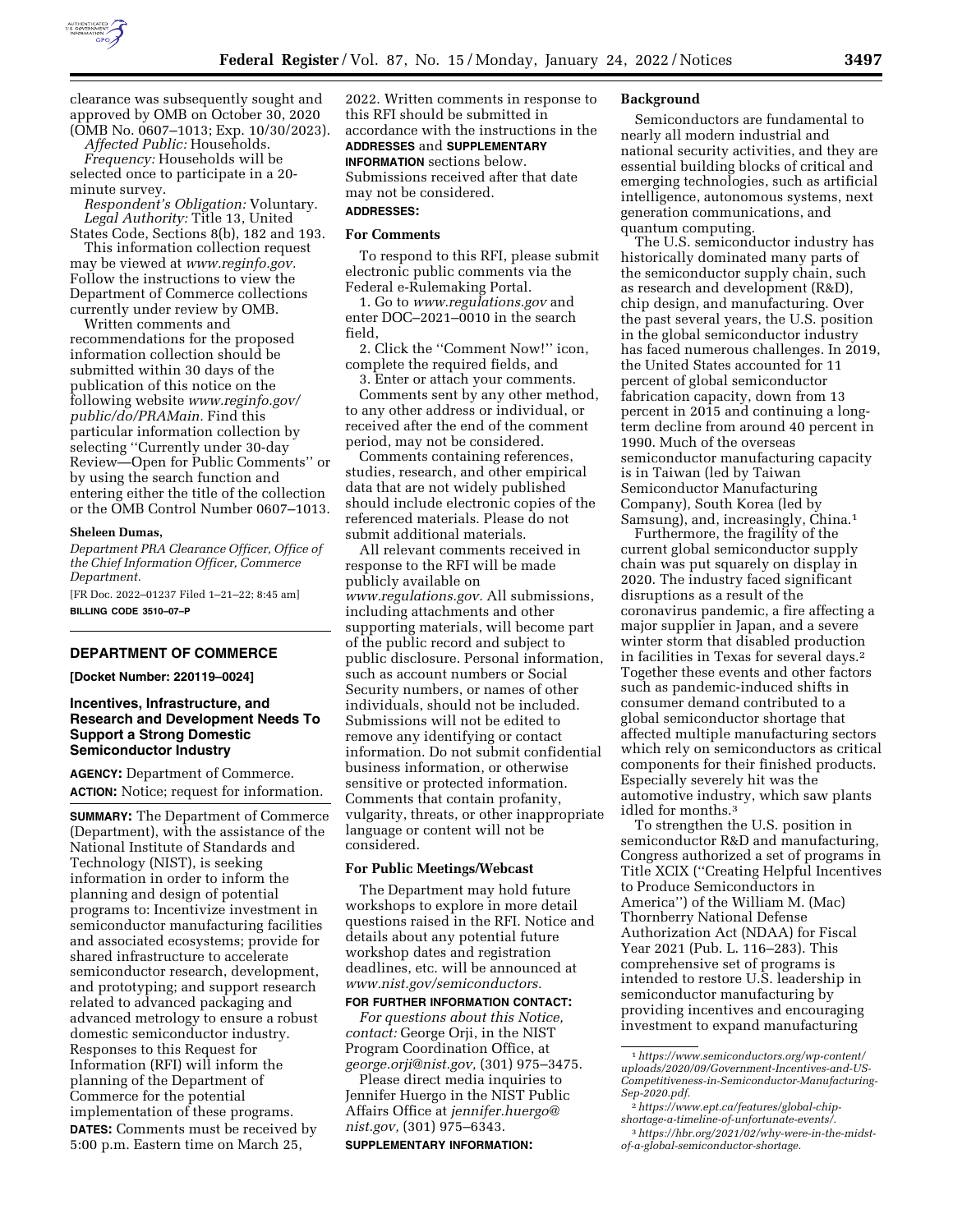capacity for the most advanced semiconductor designs as well as those of more mature designs that are still in high demand, and would grow the research and innovation ecosystem for microelectronics and semiconductor R&D in the U.S., including the investments in the infrastructure necessary to better integrate advances in research into semiconductor manufacturing.

President Biden's American Jobs Plan 4 calls for at least \$50 billion to fund this set of programs, and Congress is considering legislation with similar funding levels over the next 5 years.<sup>5</sup> If funded as proposed in the United States Innovation and Competitiveness Act (USICA) S.1260:

• \$39B would be directed to incentivize the construction or modernization of facilities in the U.S. for semiconductor fabrication, assembly, testing, advanced packaging, or R&D; and

• Another \$11.2B would support several R&D and infrastructure investments including the establishment of a National Semiconductor Technology Center (NSTC), investments in advanced packaging, the creation of a Manufacturing USA institute targeting semiconductors, and expansion of NIST's metrology R&D in support of semiconductor and microelectronics R&D.

#### **Goals of This Request for Information**

This RFI invites the public to inform the design and implementation of the set of potential Department of Commerce programs laid out in the William M. (Mac) Thornberry National Defense Authorization Act for Fiscal Year 2021 (Pub. L. 116–283) (NDAA). Comments are invited from all interested parties, domestic or foreign, including semiconductor manufacturers; industries associated with or that support the semiconductor industry, such as materials providers, equipment suppliers, manufacturers, and designers; trade associations, educational institutions, and government entities; original equipment manufacturers; semiconductor buyers; semiconductor industry investors; and any other stakeholders.

The Department of Commerce seeks input on the potential set of programs in general and the following topics specifically:

• Semiconductor Financial Assistance Program—The incentive

program, under Section 9902 of the William M. (Mac) Thornberry National Defense Authorization Act for Fiscal Year 2021 (Pub. L. 116–283) (NDAA), should it be funded by Congress, will be competitively awarded to private entities, consortia of private entities, or public-private consortia to incentivize the establishment, expansion, or modernization of semiconductor manufacturing facilities and supporting infrastructure. Funds will target production of leading-edge and mature logic chips, analog chips essential to critical industries and defense needs, and memory chips.

• National Semiconductor Technology Center—Under Section 9906 (c) of the NDAA, the National Semiconductor Technology Center (NSTC) is authorized to conduct advanced semiconductor manufacturing R&D and prototyping; establish an investment fund; and promote and expand workforce training and development opportunities. As authorized, the Department currently envisions the NSTC as a hub of talent, knowledge, investment, equipment and toolsets that tackles Moore's Law transitions, research into new materials, architectures, processes, devices, and applications, and, most importantly, bridges the gap between R&D and commercialization. Should NSTC be funded by Congress, companies would be expected to co-invest and participate in developing their own intellectual property together with NSTC staff, and to collaborate with other companies, universities and Federal labs on precompetitive technologies and designs.

• Advanced Packaging Manufacturing Program—Advanced packaging and heterogeneous integration present a significant opportunity for innovation, leading to better yields, lower costs, greater functionality, reuse of intellectual property blocks enabling accelerated design iterations and customization, and improved energy efficiency. With support, there is a unique opportunity for U.S.-based equipment suppliers and manufacturers to lead in this critical area.

• Workforce Development Needs of the Industry—The growth and sustainment of the Nation's semiconductor industry depends on a highly skilled workforce capable of meeting current and future needs of the public and private sectors.

The goal of this RFI is to gather input that will be utilized to develop resources and programs to protect and extend U.S. semiconductor technology leadership; secure the supply of chips for critical, commercial and noncommercial U.S. sectors; and promote

the economic viability of U.S. industry in R&D, manufacturing, and other critical areas of the semiconductor value chain, should the Creating Helpful Incentives for the Production of Semiconductors (CHIPS) for America Act programs be funded by Congress.

# **Public Meeting**

The Department may hold future workshops to explore in more detail questions raised in the RFI. Notice and details about any potential future workshop dates and registration deadlines will be announced at *[www.nist.gov/semiconductors.](http://www.nist.gov/semiconductors)* 

## **Details About Responses to This Request for Information**

When addressing the topics below, commenters may address the practices of their organization or a group of organizations with which they are familiar. If desired, commenters may provide information about the type, size, and location of the organization(s). Provision of such information is optional and will not affect the Department's full consideration of the comment.

All relevant comments received in response to the RFI will be made publicly available on *[www.regulations.gov.](http://www.regulations.gov)* Comments containing references, studies, research, and other empirical data that are not widely published should include electronic copies of the referenced materials. All submissions, including attachments and other supporting materials, will become part of the public record and will be subject to public disclosure. Personal information, such as account numbers or Social Security numbers, or names of other individuals, should not be included. Do not submit confidential business information, or otherwise sensitive or protected information. Comments that contain profanity, vulgarity, threats, or other inappropriate language or content will not be considered.

### **Specific Requests for Information**

The following statements and questions cover the major topic areas about which the Department seeks comment. They are not intended to limit the topics that may be addressed. Responses may include any topic believed to inform U.S. Government efforts in developing recommendations for supporting the growth and sustainment of a robust domestic semiconductor manufacturing sector to meet the current and future needs of the public and private sectors, regardless of whether the topic is included in this document.

<sup>4</sup>*[https://www.whitehouse.gov/briefing-room/](https://www.whitehouse.gov/briefing-room/statements-releases/2021/03/31/fact-sheet-the-american-jobs-plan/)  [statements-releases/2021/03/31/fact-sheet-the](https://www.whitehouse.gov/briefing-room/statements-releases/2021/03/31/fact-sheet-the-american-jobs-plan/)[american-jobs-plan/.](https://www.whitehouse.gov/briefing-room/statements-releases/2021/03/31/fact-sheet-the-american-jobs-plan/)* 

<sup>5</sup>S. 1260 Section 1002 (A) 2 (i) through (v).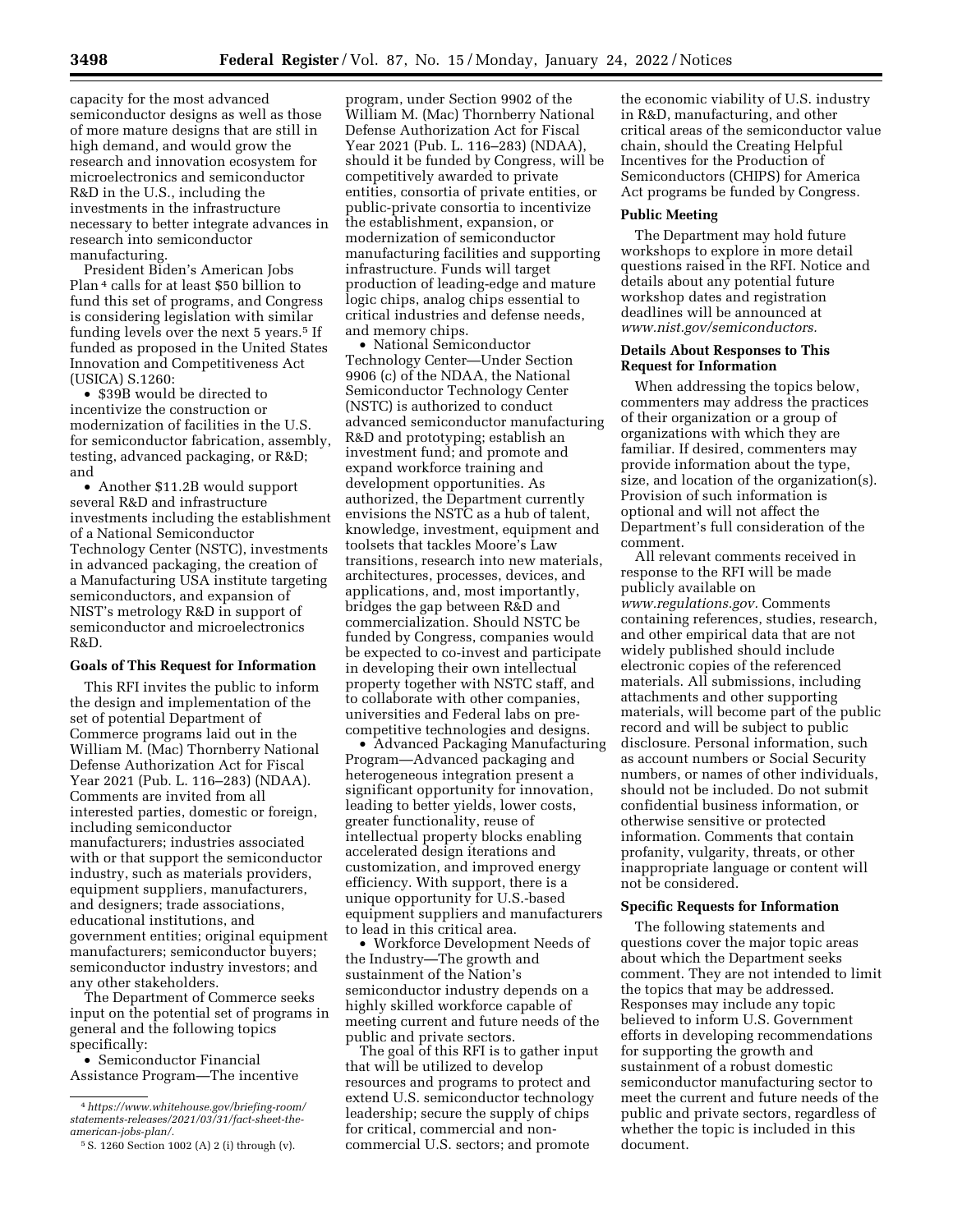Respondents are encouraged to respond to any or all of the following questions and topic areas, and may address related topics. Please identify the questions or topic areas each of your comments addresses. Responses may include estimates. Please indicate where the response is an estimate. Respondents may organize their submissions in response to this RFI in any manner.

All relevant responses that comply with the requirements listed in the **DATES** and **ADDRESSES** sections of this RFI will be considered.

The Department is requesting information related to the following topics:

## **Semiconductor Financial Assistance Program**

1. The term ''semiconductor'' is not specifically defined in Section 9902 of the NDAA; rather, the legislation leaves it to the Secretary of Commerce to define. What factors do you consider important in developing a definition of ''semiconductor'' for purposes of a semiconductor manufacturing incentives program?

2. Section 9902 permits a ''consortium'' of public and private entities to apply for funding. What factors would public and private entities consider determining whether to apply for funding as part of consortium? How would private entities determine whether to work with a public entity as part of a consortium? How would a private entity consider working with other private entities (such as customers, equipment manufacturers, or capital providers) as part of a consortium?

3. Based on the criteria outlined in Section 9902 of the NDAA, what types of facilities, equipment, and other capacity aligned with the manufacture of semiconductors do you see as being most critical to the interests of the United States?

4. Based on the criteria outlined in Section 9902 of the NDAA, what do you see as presenting the biggest challenges for an organization to develop an application for funding as part of a consortium, and how long do you estimate it would take for an organization to prepare the required materials?

5. Subject to the criteria and eligibility requirements outlined in Section 9902 of the NDAA, what other factors should the Secretary consider as important when reviewing applications for Federal financial assistance?

6. Section 9902 defines a covered entity to include, among other things public-private consortia, which could

include partnerships between semiconductor firms and customers, suppliers, investors, state and local governments, federally funded research and development centers (FFRDCs), and other entities. How can Section 9902 incentives be designed and deployed to encourage additional and new private capital investment in the semiconductor ecosystem? What can be learned from other technology infrastructure development programs that use such partnerships (*e.g.,* data center facilities or communications infrastructure) that may be applicable to semiconductor facilities?

7. How can federal financial assistance, consortia, or public-private partnerships be structured to maximize the initial scale of projects and to ensure ongoing reinvestment in project expansions, tool upgrades, and productivity improvements for the projects to remain economically viable and competitive over time? What opportunities exist for manufacturers to partner with private capital providers or use project financing to maximize the impact of the Federal financial assistance awards to achieve these objectives?

8. How can Federal funds incentivize the creation of a broad semiconductor ecosystem that includes producers of semiconductor manufacturing equipment and other upstream suppliers? What are the largest supply imbalances with respect to manufacturing equipment, tools, materials, and chemicals that need to be addressed by U.S. investment?

9. How can the program ensure that semiconductor startups and small and midsized companies have access to commercial fabrication, assembly, testing and packaging facilities and associated technical expertise, including intellectual property products such as ''Process Design Kits''?

10. Under the law, the Secretary may consider whether a covered entity includes a small business concern as defined under Section 3 of the Small Business Act (15 U.S.C. 632). Would it be beneficial for the Department to encourage large entities to partner with medium and small business suppliers?

11. Section 9902 requires a covered entity to make commitments to invest in workers and communities, including through training and education benefits and programs to expand employment opportunity for economically disadvantaged individuals. What constitutes a baseline commitment to worker training in the semiconductor industry and what other workforce investments should be considered? Are there international best practices or

cooperation upon which your company finds beneficial? What other community investments should be considered beyond worker training and employment opportunities? How can worker training, other workforce commitments, and other community commitments be maximized and how should program participants be held accountable to their commitments? What types of programs exist, or could be expanded, to improve access for economically disadvantaged individuals to these workforce and community commitments and opportunities?

12. Section 9902 requires a covered entity to have secured commitments from regional educational and training entities and institutions of higher learning to provide workforce training to be eligible for funding. Looking at the semiconductor sector broadly, what are the greatest workforce development needs, and how can Federal financial assistance meet those needs? What specific types of workforce training programs would be the most beneficial to companies in these sectors? What existing workforce training programs have proven effective and should be expanded, including international exchanges or best practices? How could a program best ensure that workforce training and development meet critical national needs?

13. What is the industry's environmental footprint in terms of its land and resource use, air quality and water quality impact, hazardous or other special-handling material needs, and greenhouse gas emissions impact? What is the industry currently planning or implementing on these dimensions and how will the environmental footprint likely change over the next decade as a result? What effect will semiconductor chip customers' ''net zero'' announcements or other related incentives have on the industry's environmental footprint? What opportunities exist for the industry to move to a smaller and more sustainable footprint, and how can such opportunities be used to create a stronger domestic market for chips produced with a smaller footprint?

# **National Semiconductor Technology Center**

1. Based on the functions outlined in section 9906(c) of the NDAA the Department's current vision of the NSTC is as a hub (or multiple hubs) of talent, knowledge, investment, equipment, and toolsets that tackles Moore's Law transitions, post-CMOS research into new materials, architectures, processes, devices, and applications, and that bridges the gap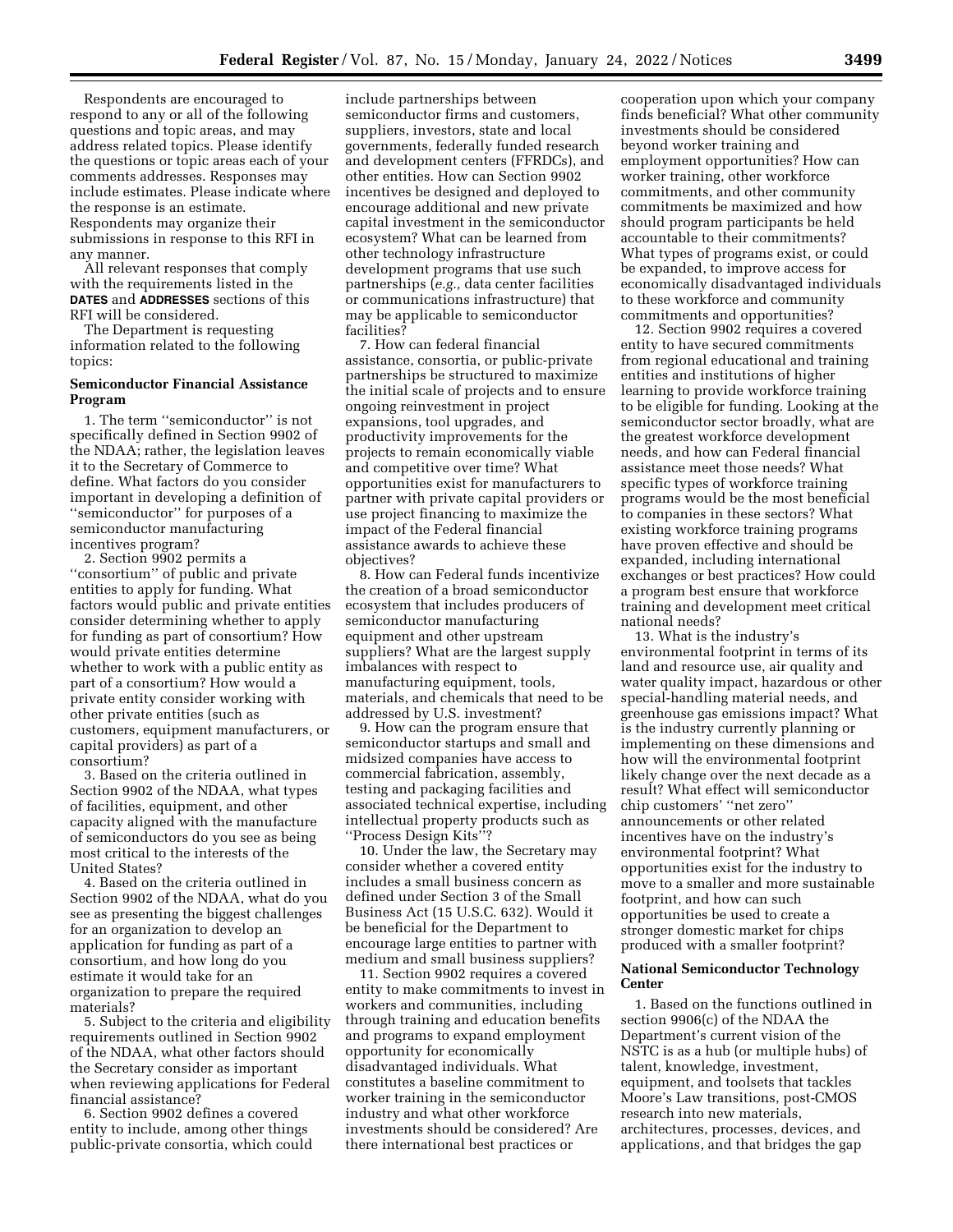between R&D and commercialization. What attributes are most important for the NSTC to possess or provide to the community (*e.g.,* ease of access, a broad suite of leading edge tools managed as central facility, a collaborative research environment)? What key factors are critical for the NSTC to address the current gaps in the semiconductor R&D ecosystem?

2. As authorized, the NSTC would have to be able to work with a wide range of research groups from industry, academia, and government, some of whom will be contributing valuable intellectual property. What approaches to intellectual property should be in place to protect the foundational contributions of members while enabling maximum collaboration and innovation amongst the research community supported by NSTC? What IP issues create unique challenges for middle- and late-stage prototyping collaborations versus early-stage research, design and proof-of-concept collaborations?

3. The federal government has several programs that support microelectronics and associated R&D across many agencies, federal labs, university labs, corporate labs, and other for-profit and nonprofit entities. What existing domestic R&D activities, assets, intellectual property, knowledge and expertise should be incorporated or otherwise connected to the NSTC, and are any international in nature? How should the NSTC interface with federal labs, university labs, corporate labs and other existing institutions of R&D and prototyping to ensure that R&D projects are supported throughout the technology maturation process so that public research funds are able to improve R&D productivity and attract additional private and venture investment?

4. How should the NSTC connect to National Network for Semiconductor R&D, authorized by Sec. 9903 of the FY 2021 NDAA? What considerations should be given to ensure strong integration between the two efforts? Should there be overlap in the technology readiness levels served by each program?

5. How should the NSTC ensure that it can identify and invest in what comes next after the first wave of needs are identified in the initial years? To what extent does the semiconductor ecosystem need a long-term roadmap of application requirements, technical needs, and gaps in materials, tooling and equipment, and process capabilities in order to guide future R&D investments? How can the NSTC's investments best support an open

roadmap of this type, and how should the NSTC interface with other governments or allied international R&D programs, such as those established under Section 9905 of the FY2021 NDAA, to enable such a roadmap? What existing technology forums, roadmaps, or other initiatives should be incorporated into such efforts?

6. The NSTC is envisioned as a public-private partnership. What are the most suitable models of public-private partnership for the R&D and prototyping gaps that the NSTC is envisioned to address? What are the roles of the public participants and the private-sector participants in this partnership, including any international participants? How should governance structures, program objectives, investment criteria, and oversight and accountability requirements be structured to maximize the transformative potential of the NSTC in the US R&D ecosystem?

7. What operational and organizational characteristics, business processes, and practices will be important in ensuring that the resources of the NSTC are broadly accessible and available to the broader U.S. semiconductor R&D community including both small and larger, more established entities? How can the NSTC ensure that smaller and medium-sized companies and startups have access to facilities, expertise, and intellectual property that public funds support?

8. For those who currently participate or have participated in a ''research consortium'' (either domestic or international) made up of public and private partners, what are the important lessons learned or best practices that the NSTC should follow?

9. What attributes or capabilities of the NSTC would make it attractive and beneficial for companies, universities, and other agencies to want to send employees for assignments at the NSTC? What types of research and training opportunities should be made available at the NSTC for students and early career staff?

10. For organizations that currently utilize an external semiconductor ''fab'' as part of their R&D efforts, what services or processes are currently missing in the U.S. ecosystem that the NSTC should provide? Are there specific toolsets that the NSTC should own and operate or provide access to?

11. As authorized, the NSTC could establish an investment fund, in partnership with the private sector, to support startups and collaborations between startups, academia, established companies, and new ventures, with the goal of commercializing innovations

that contribute to the domestic semiconductor ecosystem, including advanced metrology and characterization for leading-edge manufacturing processes, and for security and supply chain verification. How should this investment fund be structured, and what should be the roles of the public and private sectors in capitalizing, operating, and overseeing the fund and selecting its investment targets? Should the investment fund focus on early-stage investing, late-stage investing, or other stages of the process? How should the fund interact with existing private capital, both venture capital and established investment capital, and how can the fund sustain itself through its investments?

12. How should the NSTC's investments and focus overlap or complement the investments and capabilities of foreign institutions such as the Interuniversity Microelectronics Center (imec) in Belgium or the French Laboratoire d'électronique des technologies de l'information (CEA-Leti)?

### **Advanced Packaging Manufacturing Program**

1. Please describe the application areas that are essential to long-term national leadership in semiconductor packaging, and, where possible, identify groupings where work must be closely coordinated in a program distributed in multiple hubs. Examples include but are not limited to:

- $\circ$  Analog device packaging
- $\circ$  Automotive
- **Defense and aerospace**
- $\circ$ Energy generation, transmission,
- conversion, and storage
- $\circ$  Harsh environments
- $\circ$  High performance computing, quantum computing, data centers
- $\circ$  Integrated photonics
- $\circ$  Integrated power electronics
- ÆInternet of Things
- ÆMature packaging
- $\circ$ Medical, health & wearables
- $\circ$  MEMS and sensor electronics
- $\ ^\circ$  Mobile telecommunications
- Other?

2. Please describe the R&D corecompetencies that are essential to national leadership in semiconductor packaging, and, where possible, identify groupings where work must be closely coordinated in a program distributed in multiple hubs. Examples include but are not limited to:

- $\circ$  Alternative materials to mitigate impact of supply chain disruptions
- $\circ$  Artificial intelligence for design of packaging
- $\circ$  Assembly and test